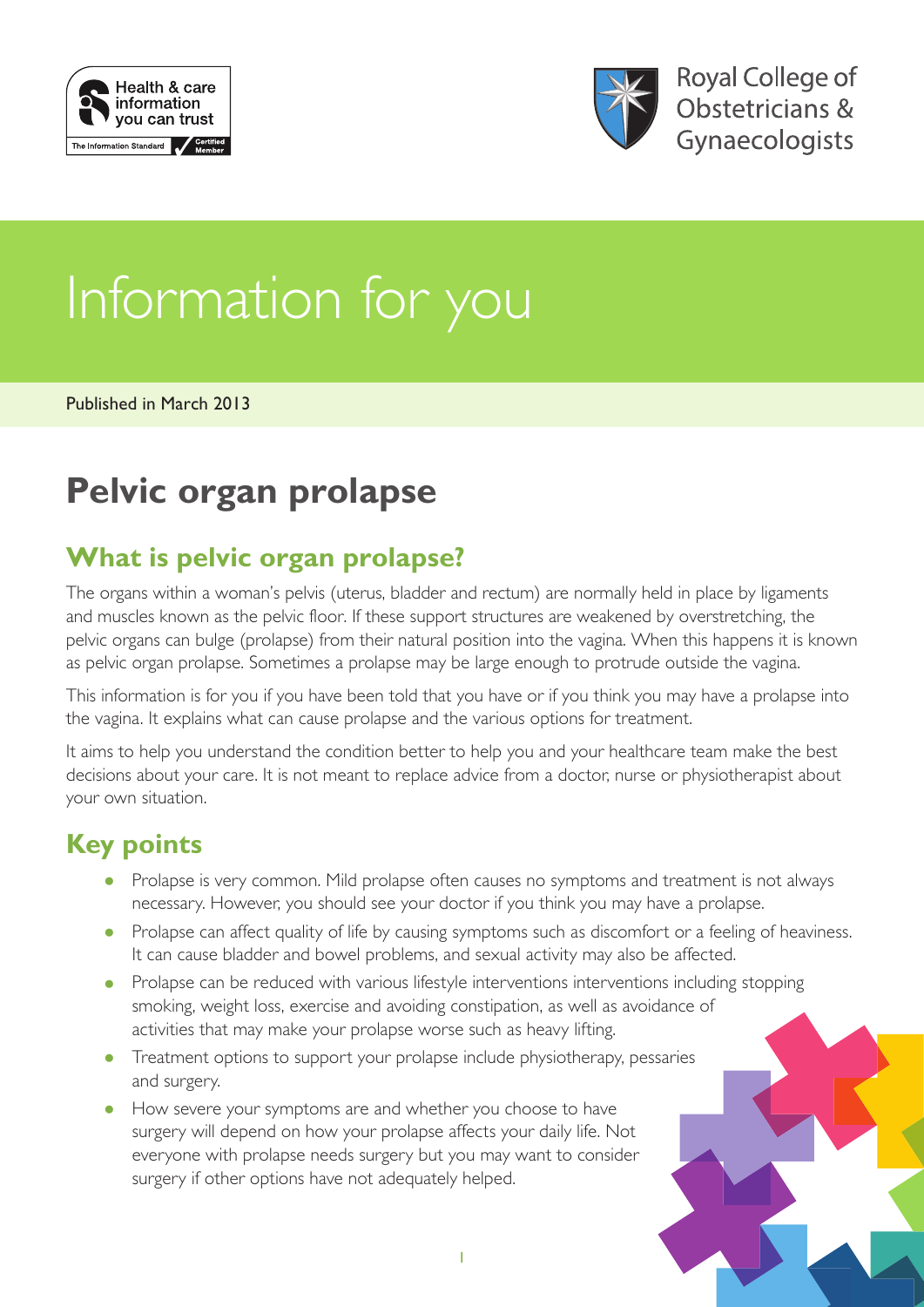• Surgery for prolapse aims to support the pelvic organs and to help ease your symptoms. It cannot always cure the problem completely. There are a number of possible operations; the most suitable one for you will depend on your circumstances.

## **How common is pelvic organ prolapse?**

It is difficult to know exactly how many women are affected by prolapse since many do not go to their doctor about it. However, it does appear to be very common, especially in older women. Half of women over 50 will have some symptoms of pelvic organ prolapse and by the age of 80 more than one in ten will have had surgery for prolapse.

## **Why does pelvic organ prolapse happen?**

- Being pregnant and giving birth are the most common causes of weakening of the pelvic floor, particularly if your baby was large, you had an assisted birth (forceps/ventouse) or your labour was prolonged. The more births a woman has, the more likely she is to develop a prolapse in later life; however, you can still get a prolapse even if you haven't given birth. Performing pelvic floor exercises is very important after childbirth but may not prevent prolapse from occurring.
- Prolapse is more common as you get older, particularly after the menopause.
- Being overweight can weaken the pelvic floor.
- Constipation, persistent coughing or prolonged heavy lifting can cause a strain to the pelvic floor and can cause pelvic organ prolapse.
- Following hysterectomy, the top of the vagina is supported by ligaments and muscles. If these supports weaken, a vault prolapse may occur (see below).
- It is possible to have a natural tendency to develop prolapse.

Often it is a combination of these factors that results in you having a prolapse.

## **What are the different types of prolapse?**

There are different types of prolapse depending on which organ is bulging into the vagina. The uterus, bladder, or rectum may be involved. It is common to have more than one type of prolapse at the same time.

Normal pelvic anatomy looks like this:

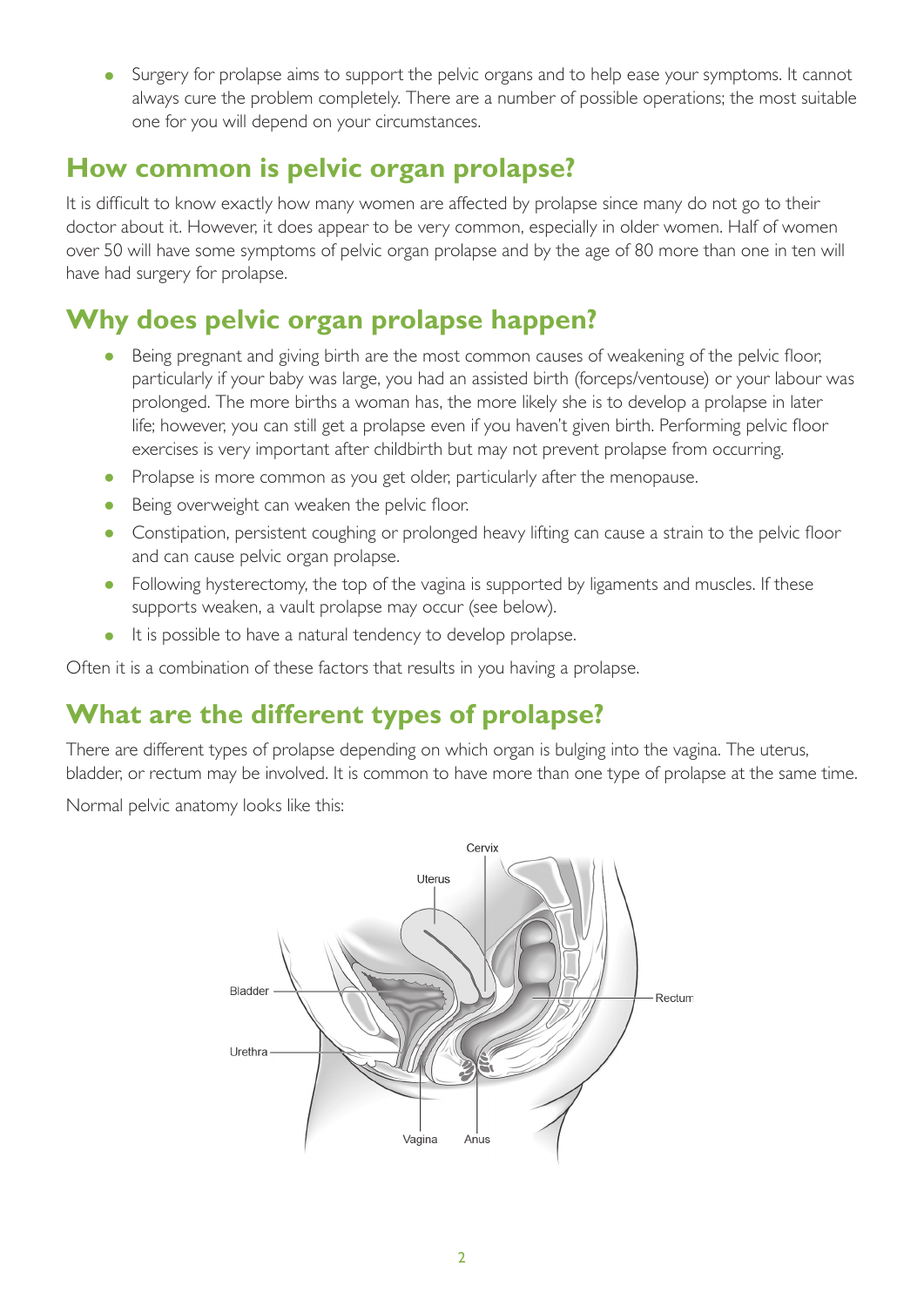The most common types of prolapse are:

• Anterior wall prolapse (cystocele) – when the bladder bulges into the front wall of the vagina.



• Posterior wall prolapse (rectocele) – when the rectum bulges into the back wall of the vagina.



• Uterine prolapse – when the uterus hangs down into the vagina. Eventually the uterus may protrude outside the body. This is called a procidentia or third-degree prolapse.

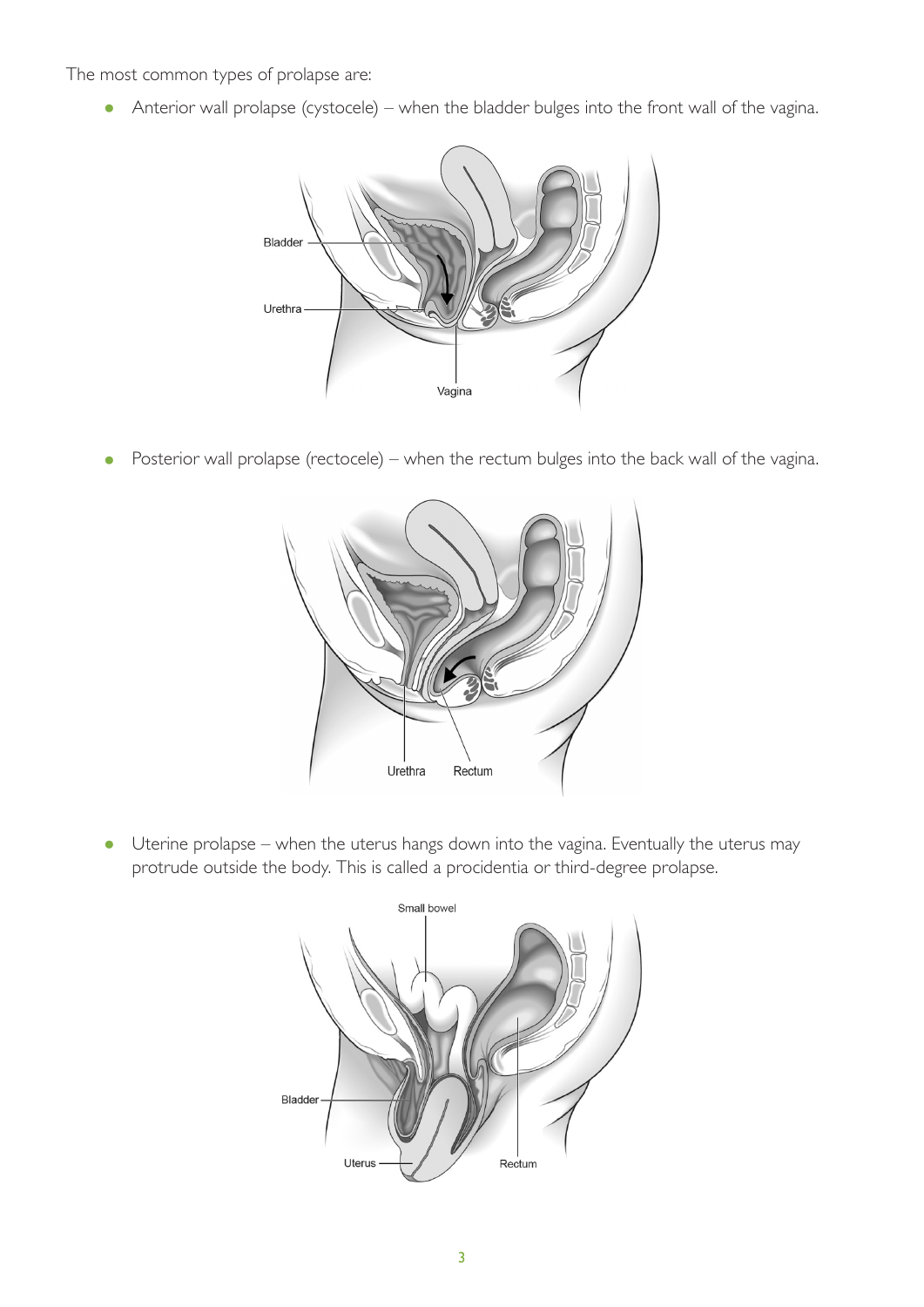• Vault prolapse – after a hysterectomy has been performed, the top (or vault) of the vagina may bulge down. This is called a vault prolapse. This happens to one in ten women who have had a hysterectomy to treat their original prolapse.

There are different degrees of prolapse depending on how far the organ(s) have bulged. It is important to distinguish between the various types and degrees of pelvic organ prolapse as their symptoms and treatment may differ.

## **What are the symptoms of pelvic organ prolapse?**

Your symptoms will depend on the type and severity of your prolapse.

- You may not have any symptoms at all and may only find out that you have a prolapse after a vaginal examination by a healthcare professional, for example when you have a smear test. A small amount of prolapse can often be normal.
- The most common symptom is the sensation of a lump 'coming down'. You may also have had backache, heaviness or a dragging discomfort inside your vagina. These symptoms are often worse if you have been standing (or sitting) for a long time or at the end of the day. These symptoms often improve on lying down.
- You may be able to feel or see a lump or bulge. You should see your doctor if this is the case because the prolapse may become sore, ulcerated or infected.
- If your bladder has prolapsed into the vagina, you may:
	- o experience the need to pass urine more frequently
	- o have difficulty in passing urine or a sensation that your bladder is not emptying properly
	- o leak urine when coughing, laughing or lifting heavy objects
	- o have frequent urinary tract infections (cystitis).
- If your bowel is affected, you may experience low back pain, constipation or incomplete bowel emptying. You may need to push back the prolapse to allow stools to pass.
- Sex may be uncomfortable and you may also experience a lack of sensation during intercourse.

## **How is prolapse diagnosed?**

A prolapse is diagnosed by performing a vaginal examination. Your doctor will usually insert a speculum (a plastic or metal instrument used to separate the walls of the vagina to show or reach the cervix) into the vagina to see exactly which organ(s) are prolapsing. You may be asked to lie on your left side with your knees drawn up slightly towards your chest in order to for this examination to be performed. You may also be examined standing up.

## **Will I need any tests?**

You may have had a urine test to check for infection. If you have bladder symptoms, particularly if you leak when you cough or laugh, you may be referred for special bladder tests known as urodynamics. These are usually done in a hospital.

## **Do I have to have treatment?**

No. If you only have a mild prolapse or have no symptoms from your prolapse, you may choose or be advised to take a 'wait and see' approach.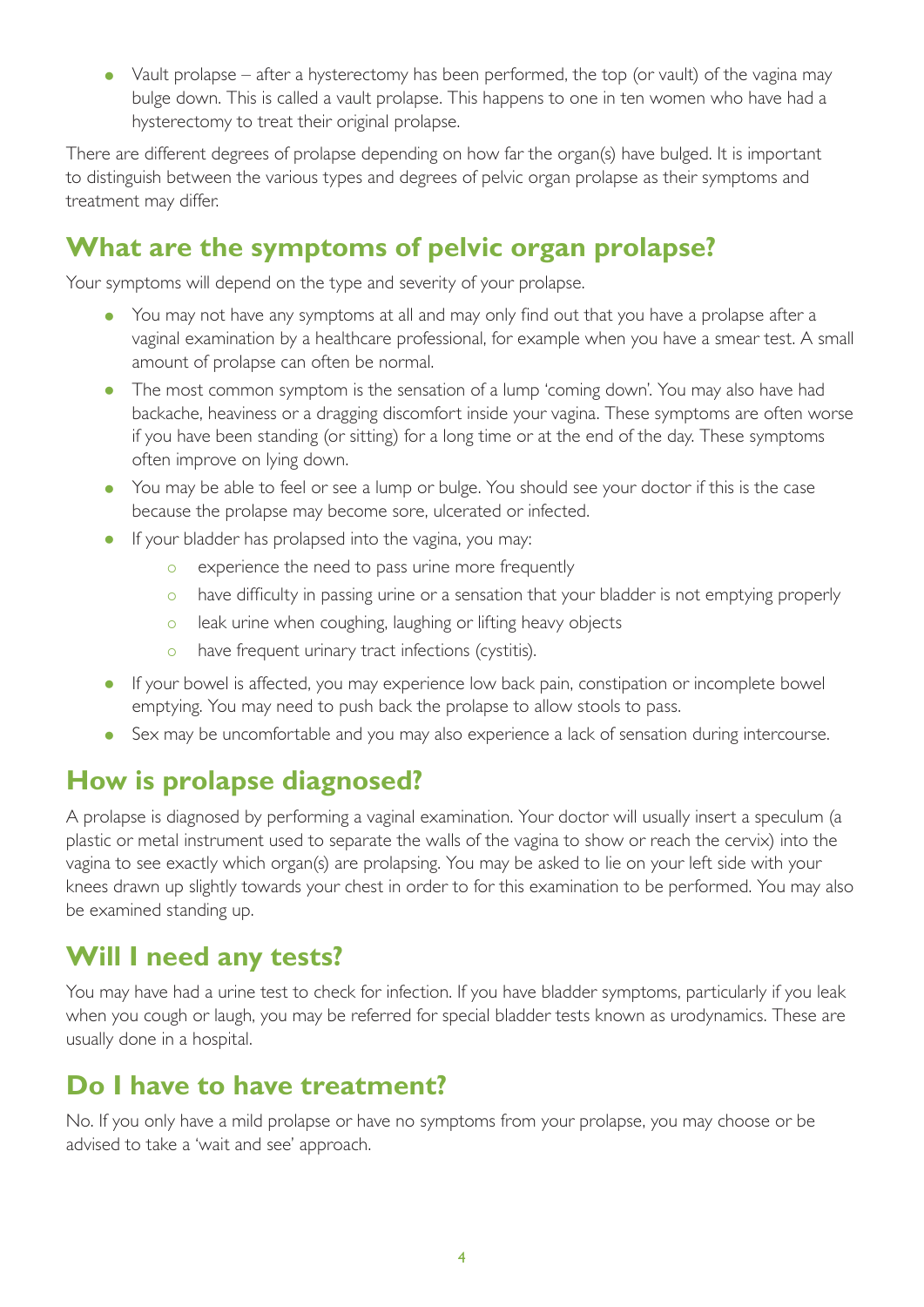However, the following may ease your symptoms and stop your prolapse from becoming worse:

- **Lifestyle changes**:
	- o losing weight if you are overweight
	- o managing a chronic cough if you have one; stopping smoking will help
	- o avoiding constipation; talk to your doctor about ways of helping and treating constipation
	- o avoiding heavy lifting; you may wish to talk to your employer if your job involves heavy lifting
	- o avoiding physical activity such as trampolining or high-impact exercise.
- **Pelvic floor exercises** may help to strengthen your pelvic floor muscles. You may be referred for a course of treatment to a physiotherapist who specialises in prolapse.
- **Vaginal hormone treatment (estrogen)** if you have a mild prolapse and you have gone through the menopause; your doctor may recommend vaginal tablets or cream.

## **What are my options for treatment?**

Your options for treatment will depend on the type of prolapse you have, how severe it is and your individual circumstances. Treatment options include the following.

#### **Pessary**

- A pessary is a good way of supporting a prolapse. You may choose this option if you do not wish to have surgery, are thinking about having children in the future or have a medical condition that makes surgery more risky. Pessaries are more likely to help a uterine prolapse or an anterior wall prolapse, and are less likely to help a posterior wall prolapse. The pessary is a plastic or silicone device that fits into the vagina to help support the pelvic organs and hold up the uterus. There are various types and sizes; your doctor will advise which one is best for your situation. The most commonly used type is a ring pessary.
- Fitting the correct size of pessary is important and may take more than one attempt.
- Pessaries should be changed or removed, cleaned and reinserted regularly. This can be done by your doctor, nurse or sometimes by yourself. Estrogen cream is sometimes used when changing the pessary, particularly if you have any soreness.
- Pessaries do not usually cause any problems but may on occasion cause inflammation. If you have any unexpected bleeding, you should see your doctor.
- It is possible to have sex with some types of pessary although you and your partner may occasionally be aware of it.

#### **Surgery**

The aim of surgery is to relieve your symptoms while making sure your bladder and bowels work normally after the operation. If you are sexually active, every effort will be made to ensure that sex is comfortable afterwards.

Whether you choose to have surgery will depend on how severe your symptoms are and how your prolapse affects your daily life. You may want to consider surgery if other options have not adequately helped.

There are risks with any operation. These risks are higher if you are overweight or have medical problems. Your gynaecologist will discuss this with you so that you can decide whether you wish to go ahead with your operation.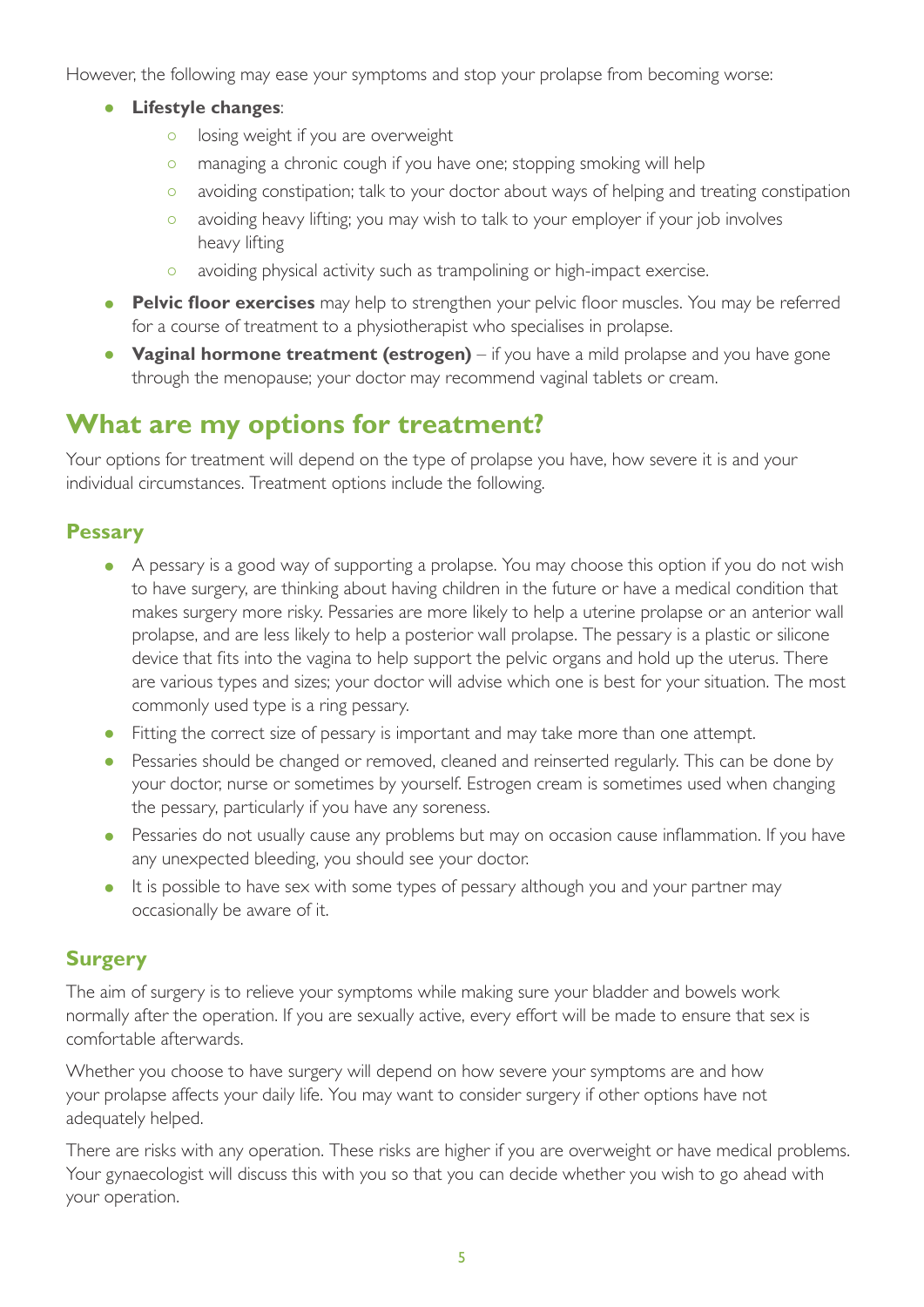If you plan to have children, you may choose to delay surgery until your family is complete. If you do undergo surgery, you may be advised to have a caesarean section if you become pregnant.

## **What are the different types of surgery for pelvic organ prolapse?**

There are many different operations that can be performed to treat prolapse. Your gynaecologist will advise you which operation is best for you. This will depend on your type of prolapse and your symptoms, as well as your age, general health, wish to have sexual intercourse and whether or not you have completed your family.

If there is more than one choice, your gynaecologist will explain the pros and cons of each.

Surgery for prolapse is usually performed through the vagina but may involve a cut in your abdomen or keyhole surgery. If your gynaecologist is not able to offer the operation that best meets your needs, you may be referred to a specialist unit. New surgical techniques are being developed all the time. You should talk to your gynaecologist to find out whether there is anything new that might be more suitable for you.

Possible operations include:

- A **pelvic floor repair** if you have prolapse of the anterior or posterior walls of the vagina (cystocele or rectocele); this is where the walls of your vagina are tightened up to support the pelvic organs. This is usually done through your vagina so you do not need a cut in your abdomen. In recent years a number of new operations have been developed where mesh (supporting material) is sewn into the vaginal walls. The risks and benefits of mesh are unclear and it is currently recommended that operations using mesh are only performed as part of an audit.
- Operations that aim to lift up and attach your uterus or vagina to a bone towards the bottom of your spine or a ligament within your pelvis (**sacrocolpopexy** or **sacrospinous fixation**). These may be done by keyhole surgery.
- <sup>A</sup>**vaginal hysterectomy** (removal of the uterus) is sometimes performed for uterine prolapse. Your gynaecologist might recommend that this be performed at the same time as a pelvic floor repair.
- Closing off your vagina (**colpocleisis**) may be considered but only if you are in very poor medical health or if you have had several operations previously that have been unsuccessful. Vaginal intercourse is no longer possible after this operation.

It may be possible to treat urinary incontinence at the same time as surgery for prolapse and your doctor will discuss this with you if relevant.

Sometimes when you are relaxed under the anaesthetic, other areas of prolapse can become obvious. Your surgeon may request your consent to operate on those areas of prolapse as well. This should be fully discussed with you before your operation.

## **How successful is surgery for pelvic organ prolapse?**

No operation can be guaranteed to cure your prolapse, but most offer a good chance of improving your symptoms. The benefits of some last longer than others.

About 25–30 out of 100 women having surgery for prolapse will develop another prolapse in the future. There is a higher chance of the prolapse returning if you are overweight, constipated, have a chronic cough or undertake heavy physical activities. Prolapse may occur in another part of the vagina and may need repair at a later date.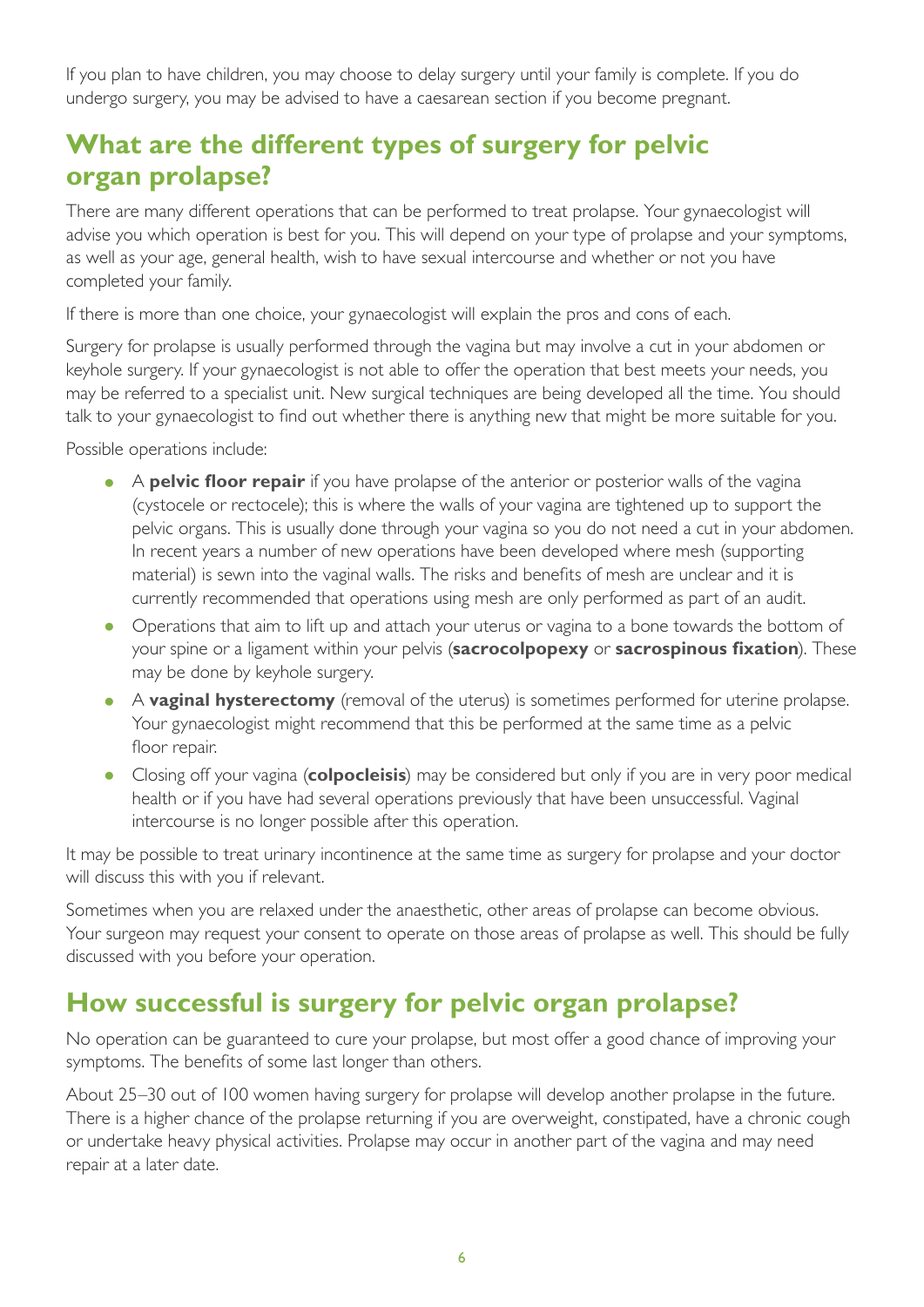## **What might happen if I don't have an operation?**

Your problems may remain the same or get worse, or sometimes even improve over time. There is no way of confidently predicting this but an advanced prolapse cannot be expected to improve without a pessary or surgery. Prolapse is not life-threatening although it may affect the quality of your life. You can reconsider your options at any time.

## **Is there anything else I need to know?**

The length of time you need to spend in hospital after the operation will vary depending on the type of operation and how quickly you recover, but will usually be no more than a few days. Generally speaking, you should avoid heavy lifting after surgery and avoid sexual intercourse for 6–8 weeks.

## **Making a choice**



## **Further information**

#### **Recovering after your operation**

RCOG patient information on *[Return to Fitness: Recovering Well](http://www.rcog.org.uk/recovering-well)*: [www.rcog.org.uk/recovering-well](http://www.rcog.org.uk/recovering-well).

*Information for you after a pelvic-floor repair operation*: [www.rcog.org.uk/information-for-you-after-pelvic](http://www.rcog.org.uk/information-for-you-after-pelvic-floor-repair-operation)[floor-repair-operation](http://www.rcog.org.uk/information-for-you-after-pelvic-floor-repair-operation).

*Information for you after a vaginal hysterectomy*: [www.rcog.org.uk/information-for-you-after-a-vaginal](http://www.rcog.org.uk/information-for-you-after-a-vaginal-hysterectomy)[hysterectomy](http://www.rcog.org.uk/information-for-you-after-a-vaginal-hysterectomy).

#### **The use of mesh for prolapse**

RCOG statement on report commissioned by the MHRA on vaginal tape and mesh implants: [www.rcog.](http://www.rcog.org.uk/news/rcog-statement-report-commissioned-mhra-vaginal-tape-and-mesh-implants) [org.uk/news/rcog-statement-report-commissioned-mhra-vaginal-tape-and-mesh-implants](http://www.rcog.org.uk/news/rcog-statement-report-commissioned-mhra-vaginal-tape-and-mesh-implants).

MHRA Information for patients: Vaginal mesh for pelvic organ prolapse: www.mhra.gov.uk/ Safetyinformation/Generalsafetyinformationandadvice/Product-specificinformationandadvice/Productspecificinformationandadvice–M–T/Vaginalmeshforpelvicorganprolapse/Informationforpatients/index.htm.